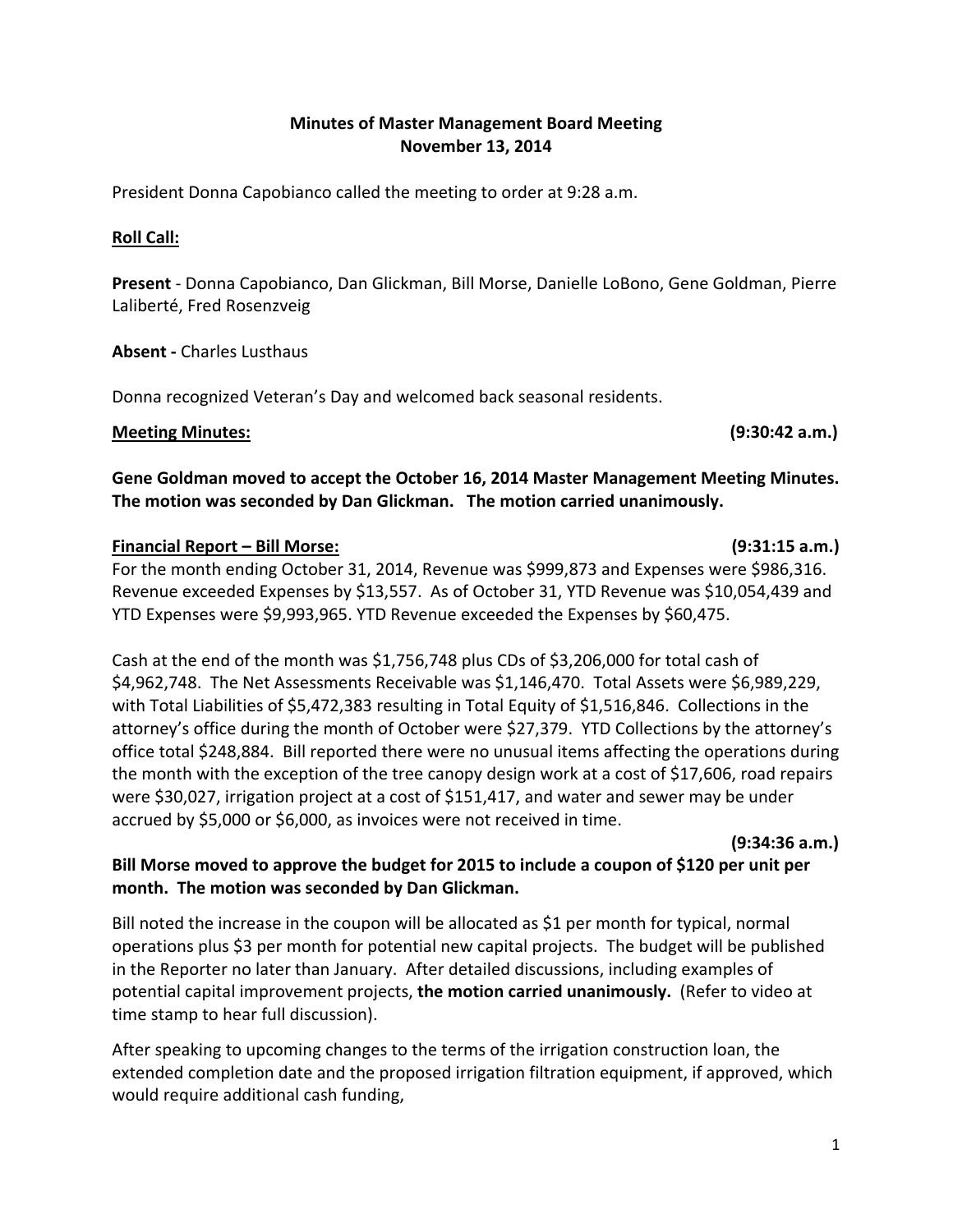**(9:46:30 a.m.)**

**Bill Morse moved to rescind the motion previously made at the June 12, 2014 Board Meeting, which provided we would no longer draw any funding against the irrigation loan but would pay construction invoices from internal cash resources. The motion was seconded by Fred Rosenzveig. The motion carried unanimously.**

Donna thanked those involved with the budget preparation and Danielle initiated a round of applause by members and residents.

## **President's Report – Donna Capobianco - (9:48:38 a.m.)**

- 1) Town Hall Meeting Donna is attempting to secure a date. The date and time will be published in the Reporter and on CVEDB.com. On a side note, Gene noted a yearly independent financial audit is conducted and published in the Reporter and Donna agreed.
- 2) Master Management Board Openings **(9:50:18 a.m.)**

Donna announced the three openings on the Board were filled by the three candidates who applied. Therefore, no vote will be conducted at the December 10th meeting; they will be automatically elected to serve three-year terms. They are: Pierre Laliberté, a returning Board Member, Dick Ciocca, a former Board Member and Michael Routberg, the newest member of the Board, currently an Area Chair and Building President. On behalf of the entire Board, Donna expressed their appreciation for the contributions of outgoing Board Member, Charles Lusthaus, whose professional obligations prevented his seeking re-election. Fred concurred.

3) Bulk Trash - **(9:56:35 a.m.)**

Donna advised signs have been place throughout the Village that starting November  $21^{st}$ bulk trash pickup will be on Friday and stated items should be placed out on Thursday for Friday's pickup.

With the approaching holiday season, Donna expressed gratitude to live in and be a part of this community and received a round of applause.

## **Director of Services and Administration Report - Kelly O'Meara Hampton - (9:59:32 a.m.)**

1) Customer Service -

35 inquiries were received during the month of October; 26 irrigation-related, 4 miscellaneous, 2 regarding roadways, 1 regarding gatehouses, 1 regarding landscaping, 1 regarding garbage. 77% were completed with an average of 2.81 days to complete work order. 8 irrigation issues were carried forward to November.

2) Legal Update - **(10:00:23 a.m.)** No new update for the month of September.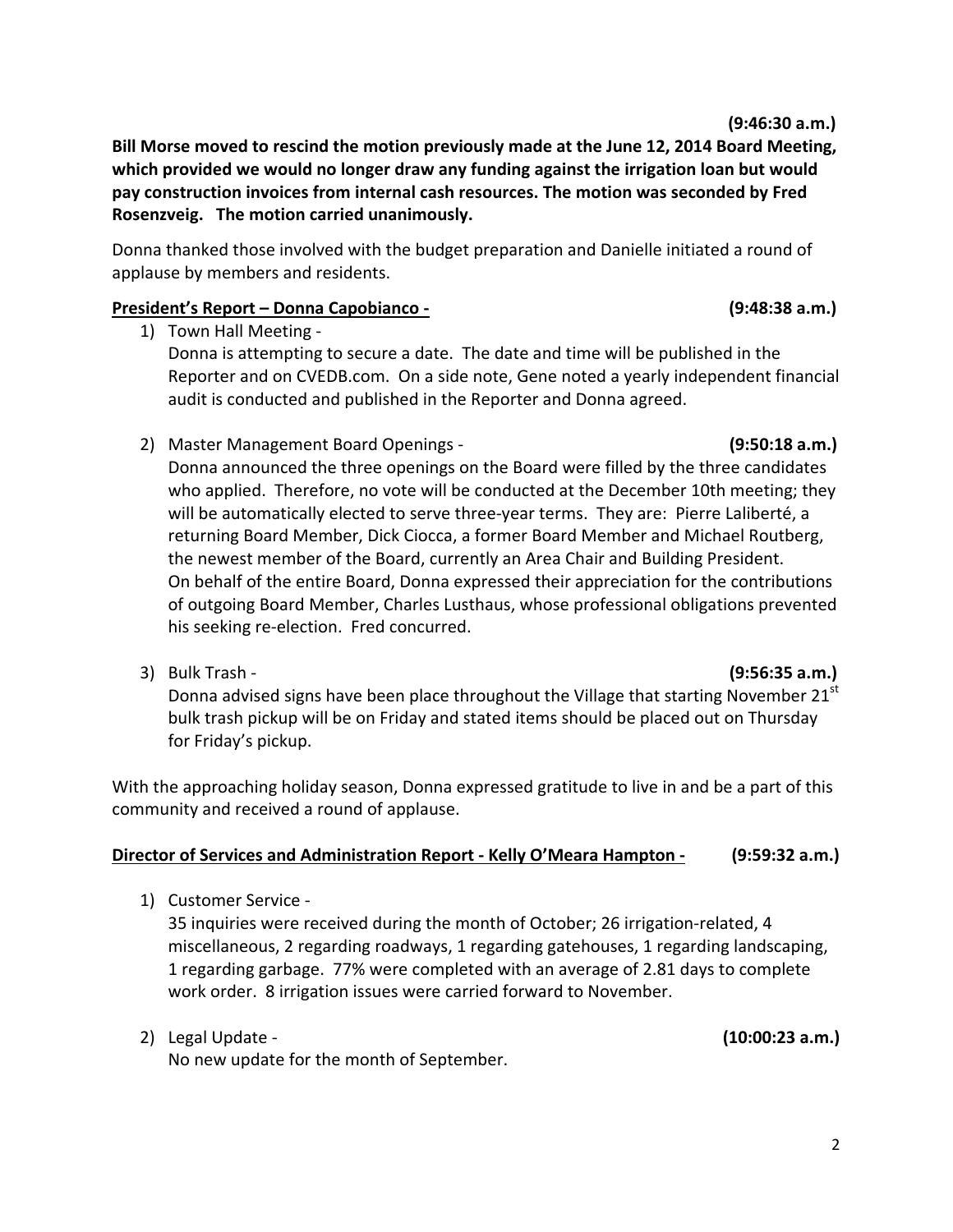Donna spoke in length regarding issues involved with the City of Deerfield Beach and trash removal and recycling. Donna requests that residents copy [customerservice@cvedb.com](mailto:customerservice@cvedb.com) with any complaints or issues submitted to the City. Solid Waste can be reached at 954-480-4394; ask for Michael; however the preference would be to email them.

Dan questioned whether the Village was obligated to use the City for recyclable pickups. Marcel will investigate.

3) Security report – **(10:09:43 a.m.)**

Kelly reported 97 incident reports were reported by Kent Security for the month of October. Kelly provided a categorical breakdown with the bulk of issues pertaining to wellness checks, unruly persons, and illegally parked vehicles.

Requests for Proposals for security services have been sent out, as the current five year contract with Kent will expire in March. Recommendations will be provided prior to the next Board of Director's Meeting.

4) Valve Replacement Project - **(10:10:39 a.m.)**

Notices are being sent on Mondays to advise of water disruptions on Thursdays. A map depicting the various phases and locations of work to be performed will be posted to CVEDB.com and the Reporter. Kelly encouraged Building Presidents and Area Chairs to notify residents and help get the word out and noted Dan's suggested of posting the details at building bulletin boards.

### **Executive Director of Operations Report – Marcel Korman - (10:13:38 a.m.)**

Marcel referenced a project planner he had previously distributed to the Board which includes what's expected, what's planned, what's new, and what's under way.

### Planned Projects: **(10:14:01 a.m.)**

1) Asphalt Overlays -

Asphalt overlays in the 2015 budget was approved at the September Board of Director's meeting for specific deteriorated parking streets. Marcel noted that of the 17 associations and 2 recreation areas that were invited to participate and have their parking spaces done at the same time, only 6 have responded. Donna spoke to advantages of doing so. Kelly advised the deadline for response has passed and any associations who now express interest are referred directly to Five Star Paving. Marcel responded to questions from Dan regarding when the bids would be presented to the Board for approval.

After additional discussion, it was determined the procurement policy should be reviewed and possibly updated. The Board will revisit the issue at the December Board Meeting.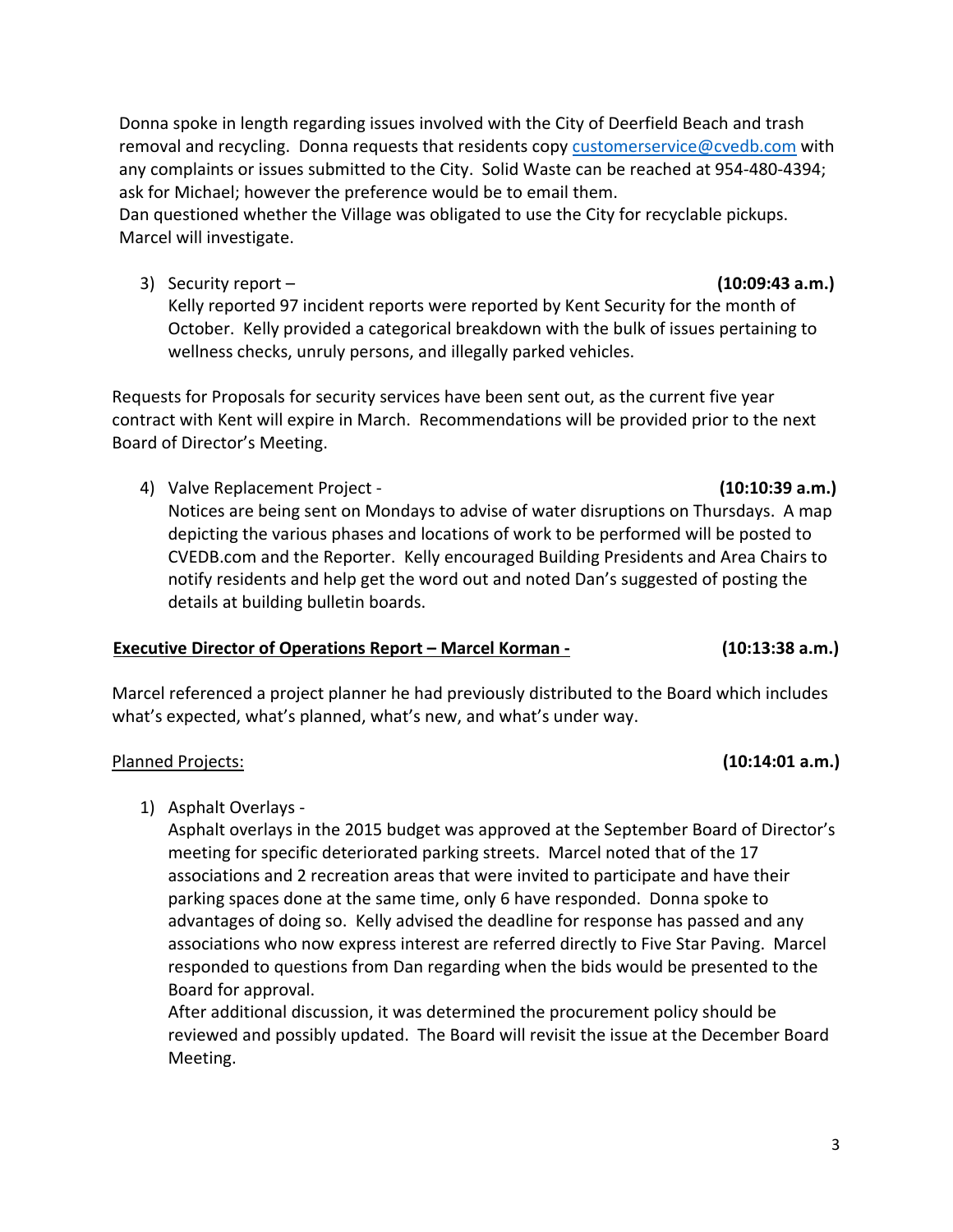4

### New projects:

1) Holiday Lighting - **(10:22:46 a.m.)** 

Marcel has signed a holiday lighting contract and installation will start next week on the guardhouse structural features, tree wraps, and landscaping. A procedure will be in place to reset them should the breakers fail.

2) West Drive Bridge - **(10:23:56 a.m.)**

Based on the structural engineer's recommendation, maintenance at the West Drive Bridge will include fencing along both sides for DOT compliance and will be similar to the chain-link fencing at Richmond tennis courts and the Clubhouse tennis courts. In response to an inquiry from Donna, Marcel advised the guardrail will be positioned at 48 inches so it will be safer and up to code.

3) Switch Gear - **(10:26:10 a.m.)**

Work is expected to start eminently on the new configuration of the switch gear which will allow a generator to be connected to the administration building. There is a 5 to 7 week lead time for the switchgear. In response to a question by Gene, Marcel advised a reservation for a generator was secured during this past hurricane season and will need to be renewed next year as well as a fuel delivery contract.

1) Access Control -

Communication exchange between the database and the computers at each guardhouse is in progress. Marcel confirmed with Comcast cable modems will be completed next week and he has coordinated with the security vendor. Significant barcode reader performance is expected. Marcel explained the benefits of connecting with cable modems as opposed to the current DSL for connecting to the databases and the three guardhouses will be more efficient, accurate, and timely.

2) Passenger Counters on Busses - **(10:29:40 a.m.)**

With respect to finalizing passenger counters, Marcel received an email from First Transit confirming system will be corrected by November 30th.

92% complete as of beginning of October. The control system that manages the times and distribution of water amounts is 58% complete and will wrap up at project completion.

Marcel discussed the necessity of a water filtration system and provided the Board members with examples of clogged irrigation nozzles. After further explanations and discussion, Marcel requested a motion be made to approve a change order to the irrigation system contract.

## In Progress: **(10:28:00 a.m.)**

### 3) Irrigation - **(10:30:31 a.m.)**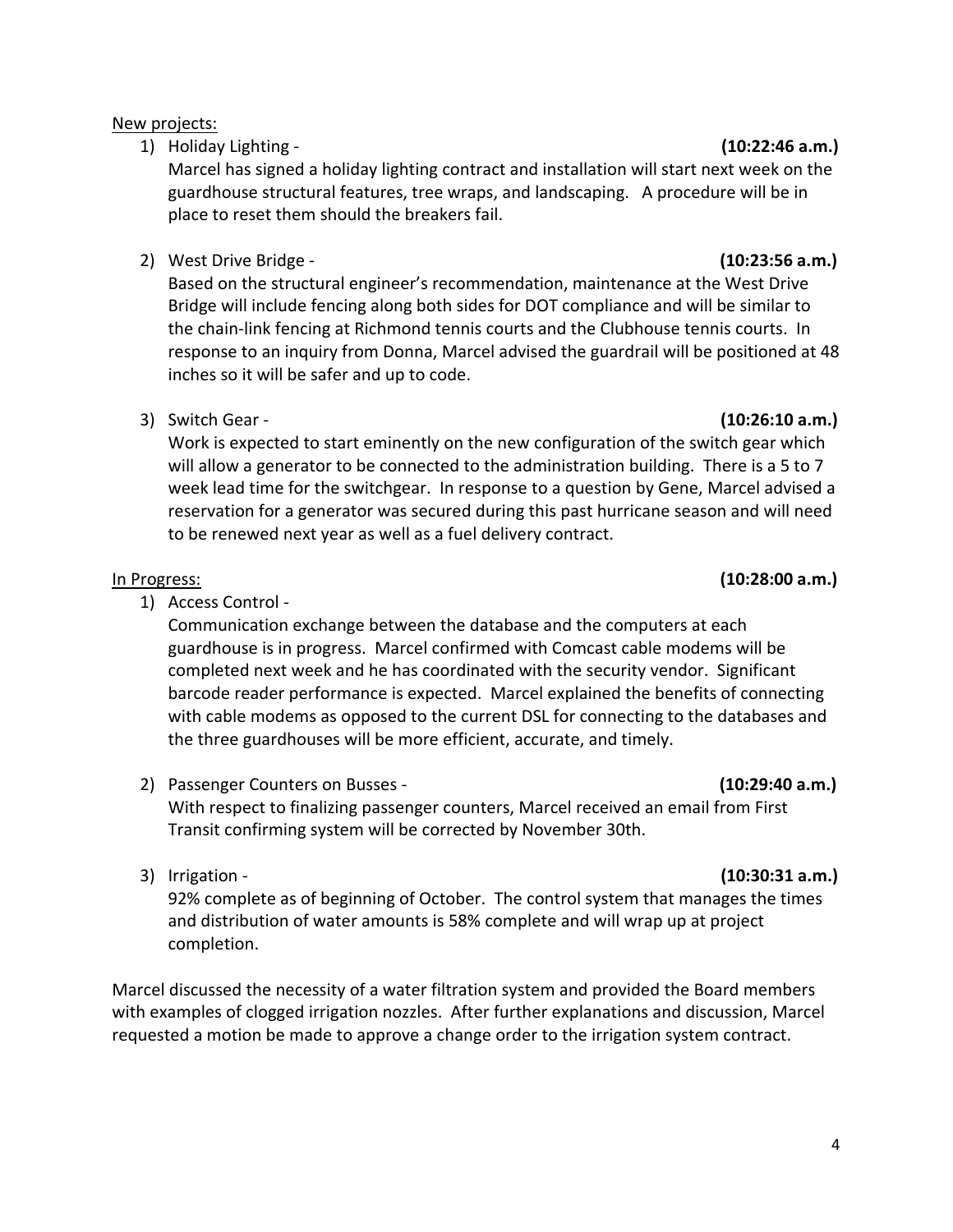**Gene Goldman moved to approve a Treasure Coast Irrigation change order to the irrigation system contract for the installation of the filtration system in the amount not to exceed \$370,000. Fred Rosenzveig seconded.** 

After continued discussions with several Members speaking in favor of the motion and Dan Glickman expressing his objections, **the motion passed 6-1.** (**No vote - Dan Glickman)** (Refer to video at time stamp to hear full discussion).

4) Tree Canopy Design - **(10:41:07 a.m.)**

Roadway plans have been received and submitted to four contractors. Marcel stated that once those prices are received, MM will move forward the removal and replacement of the 40 trees required by the City, with a completion date by the December 31st deadline.

5) Valve Project - **(10:42:31 a.m.)**

To date, 26 valves have been replaced, with Richmond complete, 10 valves in Westbury are scheduled for today, Cambridge is next with 12 valve replacements, then to Durham for 48 valve replacements.

# Recently completed:

1) Sound System - **(10:43:40 a.m.)**

With Nick Stoner's assistance, the audio sound system is easier to set up and functioning with great quality reviews.

2) Pot hole repairs - **(10:44:55 a.m.)** Repairs to the walkway along Century Boulevard has been completed.

Danielle questioned when the Activities Center flooring will be assessed and Marcel advised it is included in the 2015 budget. Donna clarified that only the Activity Center conference portion is included.

# **Committees / Other – NONE (10:45:44 a.m.)**

# **Business -**

Unfinished – NONE

New – NONE

# **Member Comments - (10:45:55 a.m.)**

Danielle expressed concern that the location of the barcode installation at the Clubhouse is a safety issue. The matter was taken under advisement and tabled by Donna for further discussion.

 **(10:33:05 a.m.)**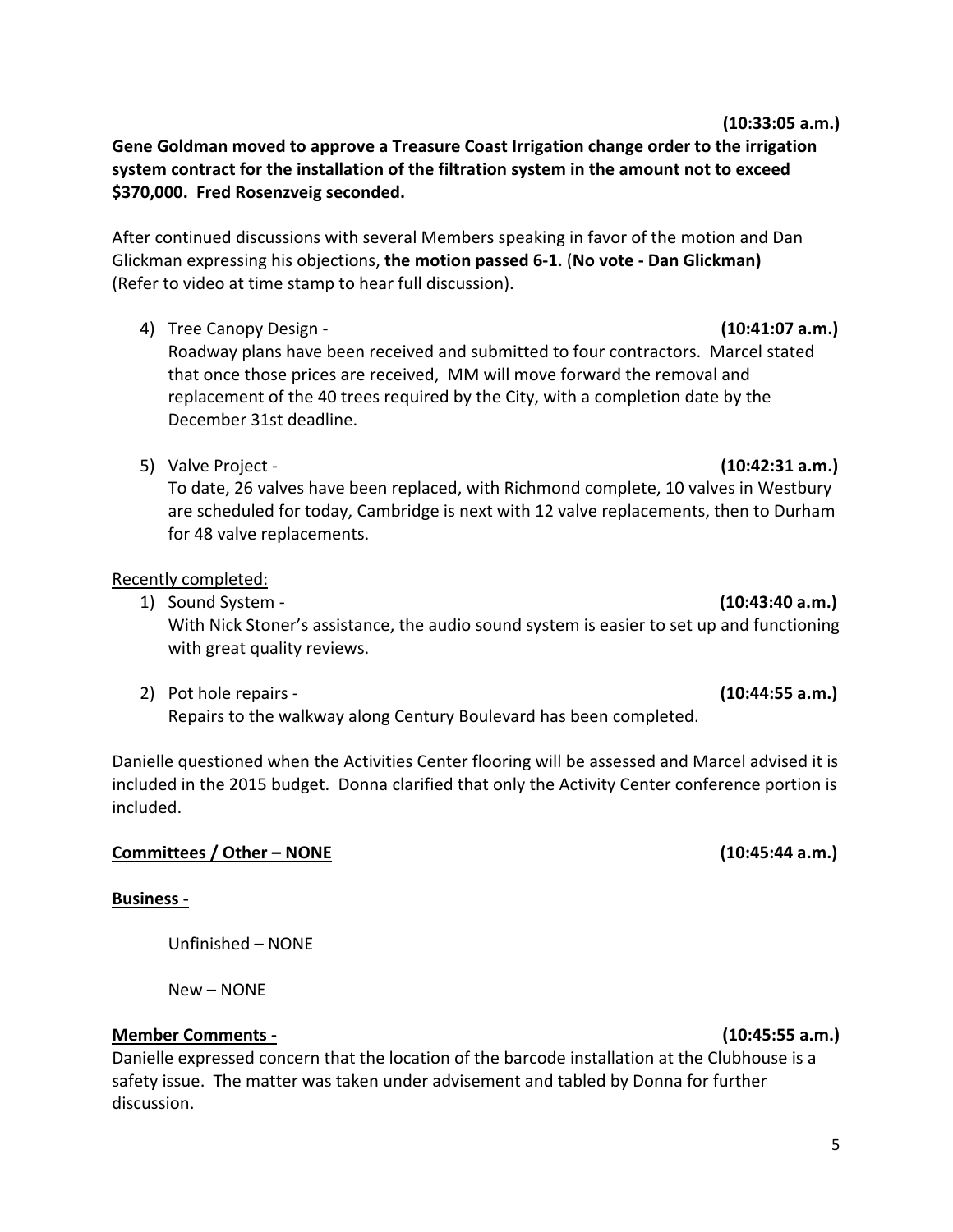Fred noted the hard work and progress by the Board Members over the past 18 months and looks forward to the new changes next month.

Gene commented on the presentation and appearance of the guards at the guardhouses.

Danielle expressed her distaste of the existing gate arms.

### **Announcements - (10:52:01 a.m.)**

The next meeting is scheduled for December 11, 2014, at 9:30 a.m.

Donna wished everybody a very Happy Holiday Season and a Happy Thanksgiving.

### **Open Mic - (10:52:23 a.m.)**

Roger Crowe - President of Lyndhurst C - Addressed security concerns and unauthorized entry into the Village.

Melvin Nass - Vice President of Oakridge U and Area Chair of Oakridge - Voiced complaints regarding recyclables containers and requested contact information be published in the Reporter and urged residents to communicate with Waste Management for recycling issues.

Carmen Nepa - 279 Ventnor S - Asked the amount of legal fees associated with Ventnor B litigation and referred to a court transcript.

Joe Sachs - Area Chair of Ashby - Congratulated the Board's accomplishments. Questioned Comcast rates for seasonal residents. Secondly, requested trees be installed for this generation's pleasure.

Jerry Scharff - Advised his matter had been already addressed.

Julius Kesselman - 2106 Oakridge V - Commented on the City's recycling efforts, and how they are non-responsive. Also, asked for further details of the second lane plans at the West Gate.

Terry McCluney - 376 Durham L - Expressed gratitude and appreciation for the Board's work. Wanted the bus drivers' driving patterns analyzed to ensure quality drivers at the wheel.

Michael Routhburg - Unavailable.

### **(11:12:32 a.m.)**

Fred Sherman - 226 Ventnor Q - Asked for status update on delinquent unit owner accounts. Bill described collections by the attorney's office and recent court decisions that are affecting collection efforts.

(Refer to video time stamp for further explanation.)